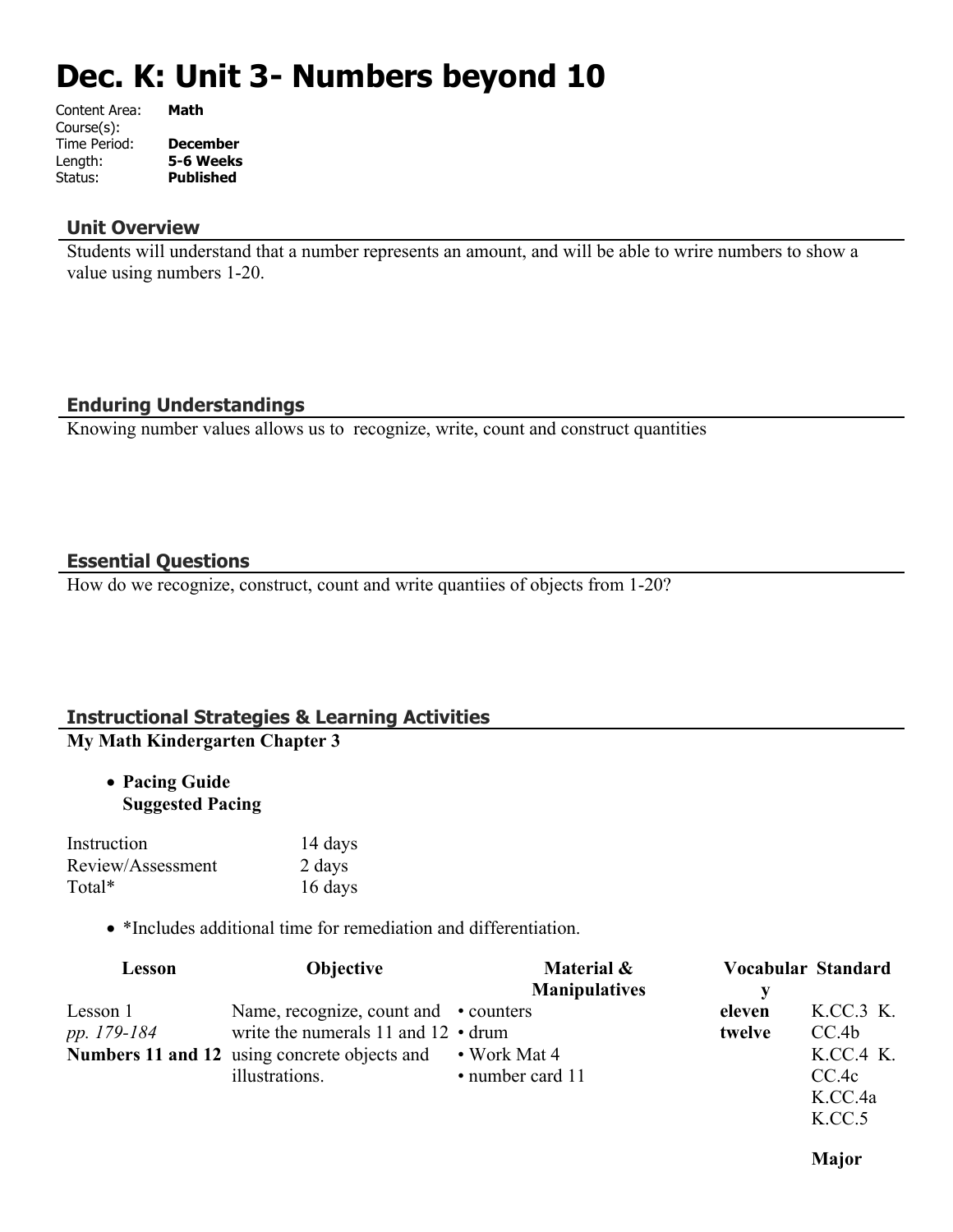#### **Cluster**

| Lesson 2<br>pp. 185-190                             | Name, recognize, count, and • counters<br>write the numerals 13 and $14 \cdot \text{cups}$<br>Numbers 13 and 14 using concrete objects and<br>illustrations | • connecting cubes<br>• Work Mat 4                                                                                      | thirteen<br>fourteen | MP 1, 2,<br>3, 5, 6, 7<br>K.CC.3 K.<br>CC.4b<br>K.CC.4 K.<br>CC.4c<br>K.CC.4a<br>K.CC.5 |
|-----------------------------------------------------|-------------------------------------------------------------------------------------------------------------------------------------------------------------|-------------------------------------------------------------------------------------------------------------------------|----------------------|-----------------------------------------------------------------------------------------|
|                                                     |                                                                                                                                                             |                                                                                                                         |                      | Major<br><b>Cluster</b>                                                                 |
| Lesson 3<br>pp. 191-196<br>Number 15                | Name, recognize, count, and<br>write the numeral 15 using<br>concrete objects and<br>illustrations.                                                         | $\cdot$ clay<br>• connecting cubes<br>• Work Mat 4<br>• counters                                                        | fifteen              | MP 2, 3,<br>4, 5, 6, 8<br>K.CC.3 K.<br>CC.4b<br>K.CC.4 K.<br>CC.4c<br>K.CC.4a<br>K.CC.5 |
|                                                     |                                                                                                                                                             |                                                                                                                         |                      | Major<br><b>Cluster</b>                                                                 |
| Lesson 4<br>pp. 197-202                             | write the numerals 16 and 17 $\cdot$ paper socks or real socks<br>Numbers 16 and 17 using concrete objects and<br>illustrations.                            | Name, recognize, count, and • clothesline with clothespins<br>• 2 poster board ten-frames<br>• Work Mat 4<br>• counters | sixteen<br>seventeen | MP 1, 2,<br>4, 5, 6<br>K.CC.3 K.<br>CC.4b<br>K.CC.4 K.<br>CC.4c<br>K.CC.4a<br>K.CC.5    |
|                                                     |                                                                                                                                                             |                                                                                                                         |                      | <b>Major</b><br><b>Cluster</b>                                                          |
|                                                     |                                                                                                                                                             |                                                                                                                         |                      | MP 1, 2,<br>3, 5, 7                                                                     |
| <b>Check My Progress</b><br>Lesson 5<br>pp. 205-210 | write the numerals 18 and 19 • number cards 18 and 19<br>Numbers 18 and 19 using concrete objects and<br>illustrations.                                     | Name, recognize, count, and • picture of an 18-wheel truck<br>• counters<br>• Work Mat 4                                | eighteen<br>nineteen | K.CC.3 K.<br>CC.4b<br>K.CC.4 K.<br>CC.4c<br>K.CC.4a<br>K.CC.5                           |
|                                                     |                                                                                                                                                             |                                                                                                                         |                      | <b>Major</b><br><b>Cluster</b>                                                          |
|                                                     |                                                                                                                                                             |                                                                                                                         |                      | MP <sub>1</sub> , 2,<br>3, 4, 6, 8                                                      |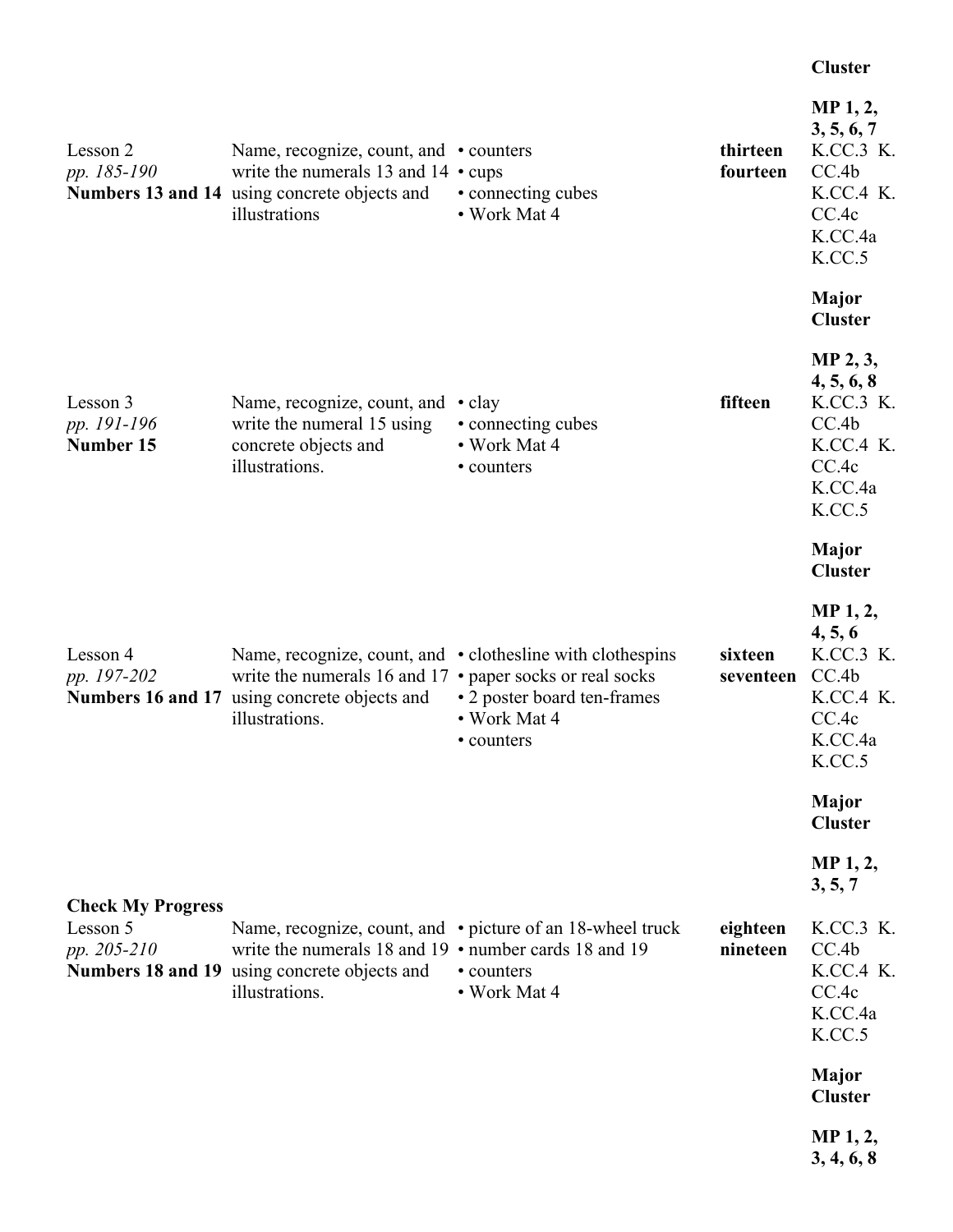| Lesson 6<br>pp. 211-216<br>Number 20                                                    | Name, recognize, count, and<br>write the numeral 20 using<br>concrete objects and<br>illustrations. | $\cdot$ jar<br>• 20 pennies<br>• Work Mat 4<br>• counters<br>• color tiles | twenty | K.CC.3 K.<br>CC.4<br>K.CC.4a<br>K.CC.4b<br>K.CC.4c<br>K.CC.5                                                                                    |
|-----------------------------------------------------------------------------------------|-----------------------------------------------------------------------------------------------------|----------------------------------------------------------------------------|--------|-------------------------------------------------------------------------------------------------------------------------------------------------|
| Lesson 7<br>pp. 217-222<br><b>Problem-Solving</b><br><b>Strategy: Draw a</b><br>Diagram | Draw a diagram to solve<br>problems.                                                                | • counters<br>• number cards 10-20<br>• drawing paper<br>• crayons         |        | <b>Major</b><br><b>Cluster</b><br>MP 1, 3,<br>5, 6, 7, 8<br>K.CC.3 K.<br>CC.4<br>K.CC.4a<br>K.CC.4b<br>K.CC.5<br><b>Major</b><br><b>Cluster</b> |
| <b>Check My Progress</b><br>Lesson 8<br>pp. 225-230<br><b>Count to 50 by Ones</b>       | Count and recognize<br>numerals to 50.                                                              | • numbers chart with numbers 1 to<br>50                                    |        | MP 2, 3,<br>4, 5, 6<br>K.CC.1<br>K.CC.2<br>K.CC.3<br><b>Major</b><br><b>Cluster</b>                                                             |
| Lesson 9<br>pp. 231-236<br>Count to 100 by<br>Ones                                      | Count to 100 by ones.                                                                               | • hundred chart<br>• game marker<br>• crayons                              |        | MP 3, 5,<br>6, 7, 8<br>K.CC.1<br>K.CC.2<br>K.CC.3<br><b>Major</b><br><b>Cluster</b>                                                             |
| Lesson 10<br>pp. 237-244<br>Count to 100 by<br><b>Tens</b>                              | Count by tens to 100.                                                                               | • hundred chart<br>• connecting cubes<br>• crayons<br>• construction paper |        | MP 1, 4,<br>5, 7, 8<br>K.CC.1<br>K.CC.2<br>K.CC.3<br><b>Major</b><br><b>Cluster</b><br>MP 2, 4,<br>5, 7                                         |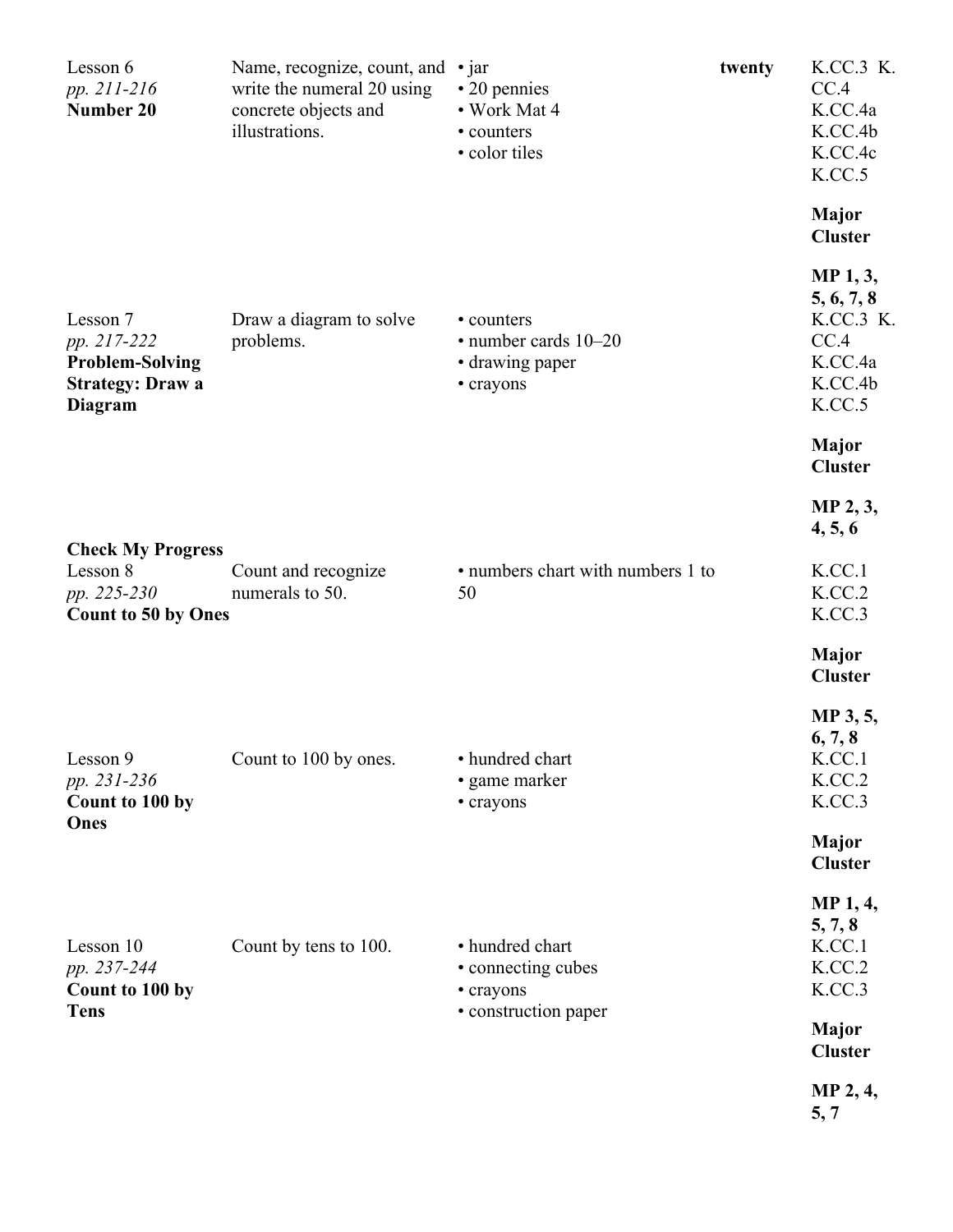# **Integration of Career Readiness, Life Literacies and Key Skills**

| TECH.9.4.2.DC.4      | Compare information that should be kept private to information that might be made<br>public.                       |
|----------------------|--------------------------------------------------------------------------------------------------------------------|
| <b>TECH.9.4.2.CT</b> | Critical Thinking and Problem-solving                                                                              |
| TECH.9.4.2.DC.3      | Explain how to be safe online and follow safe practices when using the internet (e.g.,<br>8.1.2.NI.3, 8.1.2.NI.4). |
| TECH.9.4.2.CT.2      | Identify possible approaches and resources to execute a plan (e.g., 1.2.2.CR1b, 8.2.2.ED.3).                       |
| WRK.9.2.2.CAP.1      | Make a list of different types of jobs and describe the skills associated with each job.                           |
| TECH.9.4.2.CT.3      | Use a variety of types of thinking to solve problems (e.g., inductive, deductive).                                 |
|                      | Different types of jobs require different knowledge and skills.                                                    |
| <b>WRK.9.2.2.CAP</b> | Career Awareness and Planning                                                                                      |

# **Technology and Design Integration**

Utilize programs on the IPad.

Use of Shutterfly Share Site.

Smartboard lessons and technology

| CS.K-2.8.1.2.NI.4 | Explain why access to devices need to be secured.                                        |
|-------------------|------------------------------------------------------------------------------------------|
| CS.K-2.8.1.2.NI.3 | Create a password that secures access to a device. Explain why it is important to create |
|                   | unique passwords that are not shared with others.                                        |

# **Interdisciplinary Connections**

| LA.SL.K.1 | Participate in collaborative conversations with diverse partners about kindergarten topics<br>and texts with peers and adults in small and larger groups.                                                                |
|-----------|--------------------------------------------------------------------------------------------------------------------------------------------------------------------------------------------------------------------------|
| LA.SL.K.2 | Confirm understanding of a text read aloud or information presented orally or through<br>other media by asking and answering questions about key details and requesting<br>clarification if something is not understood. |
| LA.SL.K.3 | Ask and answer questions in order to seek help, get information, or clarify something that<br>is not understood.                                                                                                         |

# **Differentiation**

Each chapter in My Math teacher manual contains differentiated instruction for Approaching level, On Level and Above level students.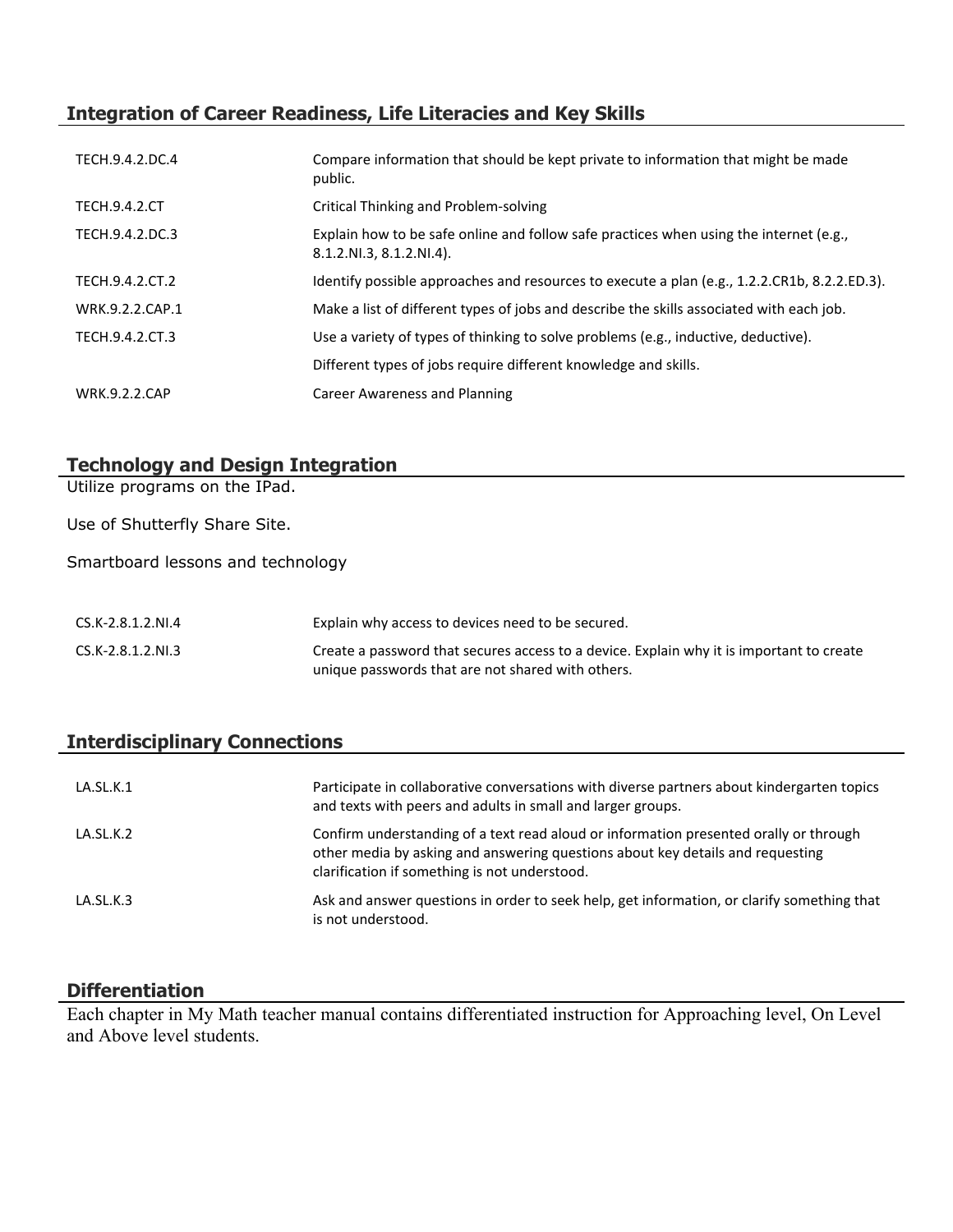# **Modifications & Accommodations**

Assessments for chapters located in My Math Unit.

#### **Benchmark Assessments**

Check My Progress

#### **Formative Assessments**

Teacher observation

Discussion

Worksheet

#### **Summative Assessments**

Assessments for chapters located in My Math Unit.

#### **Instructional Materials**

See above

**Standards**

# MA.K.CC.A.1 Count to 100 by ones and by tens. MA.K.CC.A.2 Count forward beginning from a given number within the known sequence (instead of having to begin at 1). MA.K.CC.A.3 Write numbers from 0 to 20. Represent a number of objects with a written numeral 0-20 (with 0 representing a count of no objects). MA.K.CC.B.4 Understand the relationship between numbers and quantities; connect counting to cardinality.